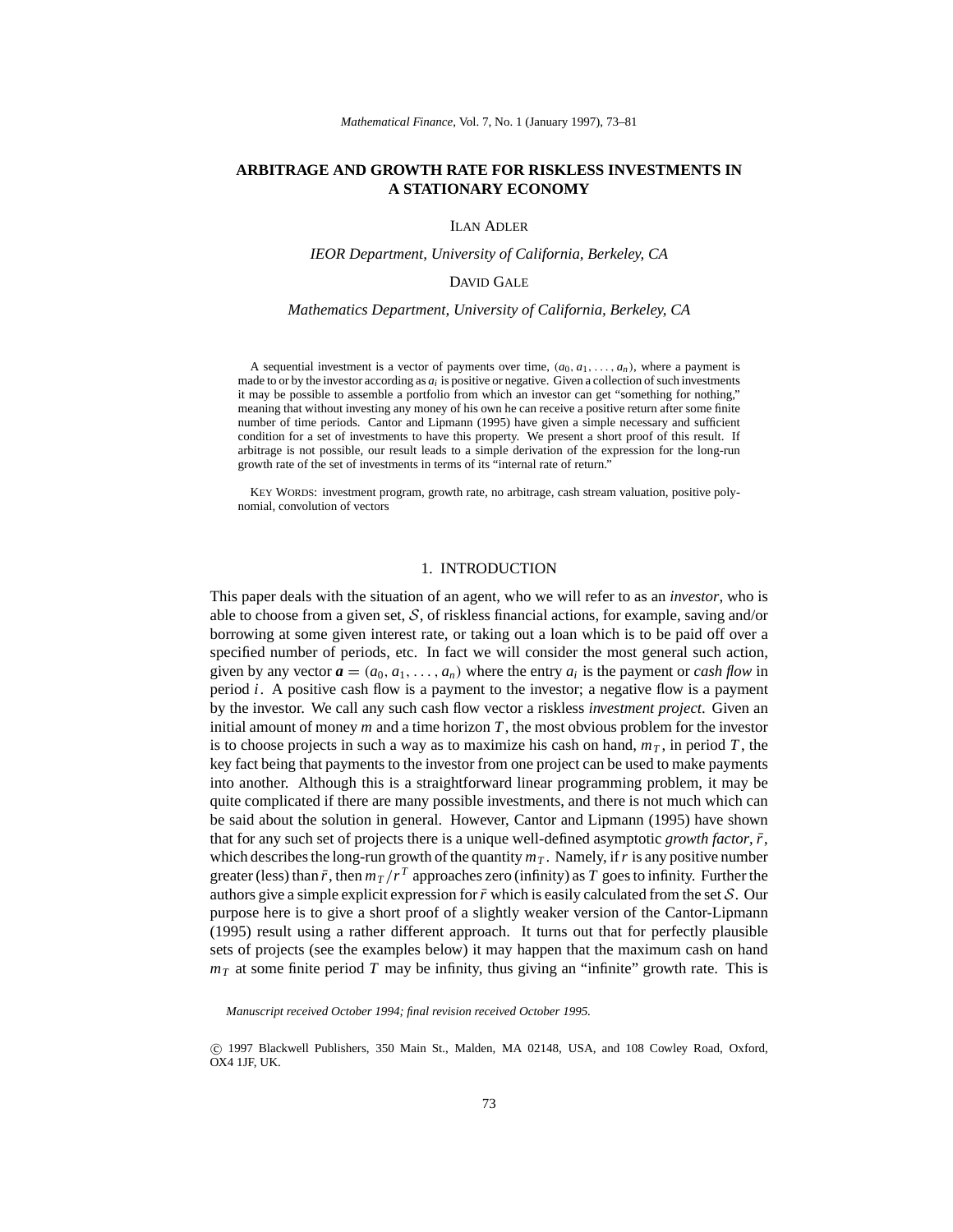equivalent to the possibility of what is called *arbitrage*, a subject which would seem to be of some interest in itself. Our approach is first to derive the simple necessary and sufficient conditions for arbitrage to be possible and then to obtain the growth theorem as an easy consequence. The key assumption which makes this analysis possible is that of*stationarity*, meaning that any project can be initiated in any time period. Using this property we show that the "Arbitrage Theorem" is equivalent to a purely algebraic result about polynomials.

Historically, the first result of this sort is the paper of Gale (1965), which considered the special case of a single *n*-period investment project in which the first  $n - 1$  terms are negative and the last term positive. For this case an explicit solution of the linear programming problem was found and the growth factor was the "internal rate of return." Cantor and Lipmann (1983) solved the problem for a single investment with no restrictions on the signs of the cash flows, followed by their solution of the general case in 1995.

Finally we note that models involving multiperiod riskless investments where the cash flows are unrestricted in sign have been considered in connection with other problems, the typical one being to attach a value to a given stream of cash flows. Recent examples are the papers of Dermody and Rockafellar (1991) and (1995). Although their problem is different from ours, our work has in common the important assumption that there is no externally given "term structure" which would be needed if one were to apply the classical criterion of net present value. Indeed, as we will point out in the next section, if one assumes, for example, that there is an interest rate  $r$ , the same for both borrowing and lending (so-called perfect capital market), then our problem becomes trivial and every investment project has growth rate *r* or zero or infinity.

### 2. THE MODEL AND EXAMPLES

As in the introduction, a *riskless investment project*, *a*, is a sequence of real numbers called *payments* (or *cash flows*), say, of money. Thus,  $\boldsymbol{a} = (a_0, a_1, \ldots, a_n)$ , where  $a_i$  is the payment *i* periods after the investment has been initiated. Defined in this general way, investments include sequences like  $(1, -r)$  to be thought of a borrowing rather than investing, so the reader should be aware of this terminology.

We will be concerned with programs of investment over some finite number of time periods, and the assumption of *stationarity* states that any investment can be initiated in any time period.

For obvious reasons it will always be assumed that each investment project *a* has at least one positive and one negative entry, and we will normalize by assuming  $a_0 = 1$  or  $-1$ . A two-period investment of the form  $a = (-1, r) (a = (1, -r))$  will be called *saving (borrowing) with interest factor r.* If  $r = -1$  (1) we refer to *flat saving (borrowing)*.

We shall say that a set of investments *permits arbitrage* if it is possible by investing suitably to get "something for nothing," that is, without ever introducing money from the outside, to have a positive amount of money after a finite number of periods.<sup>1</sup>

An obvious example is the case where it is possible to borrow at rate *r* and save (or lend) at rate *s* with  $s > r$ . A second well-known but less obvious case occurs when there is some interest factor *r* at which it is possible both to lend and to borrow. In our notation this means that the investments  $(1, -r)$  and  $(-1, r)$  are both available at all times. This is sometimes referred to as a "perfect capital market." Recall that the *present value*, *PVa(r)*

<sup>&</sup>lt;sup>1</sup>Because of homogeneity, if one can get a positive amount of money, one can get an arbitrarily large amount of money by investing at a sufficiently high level, thus becoming "infinitely rich."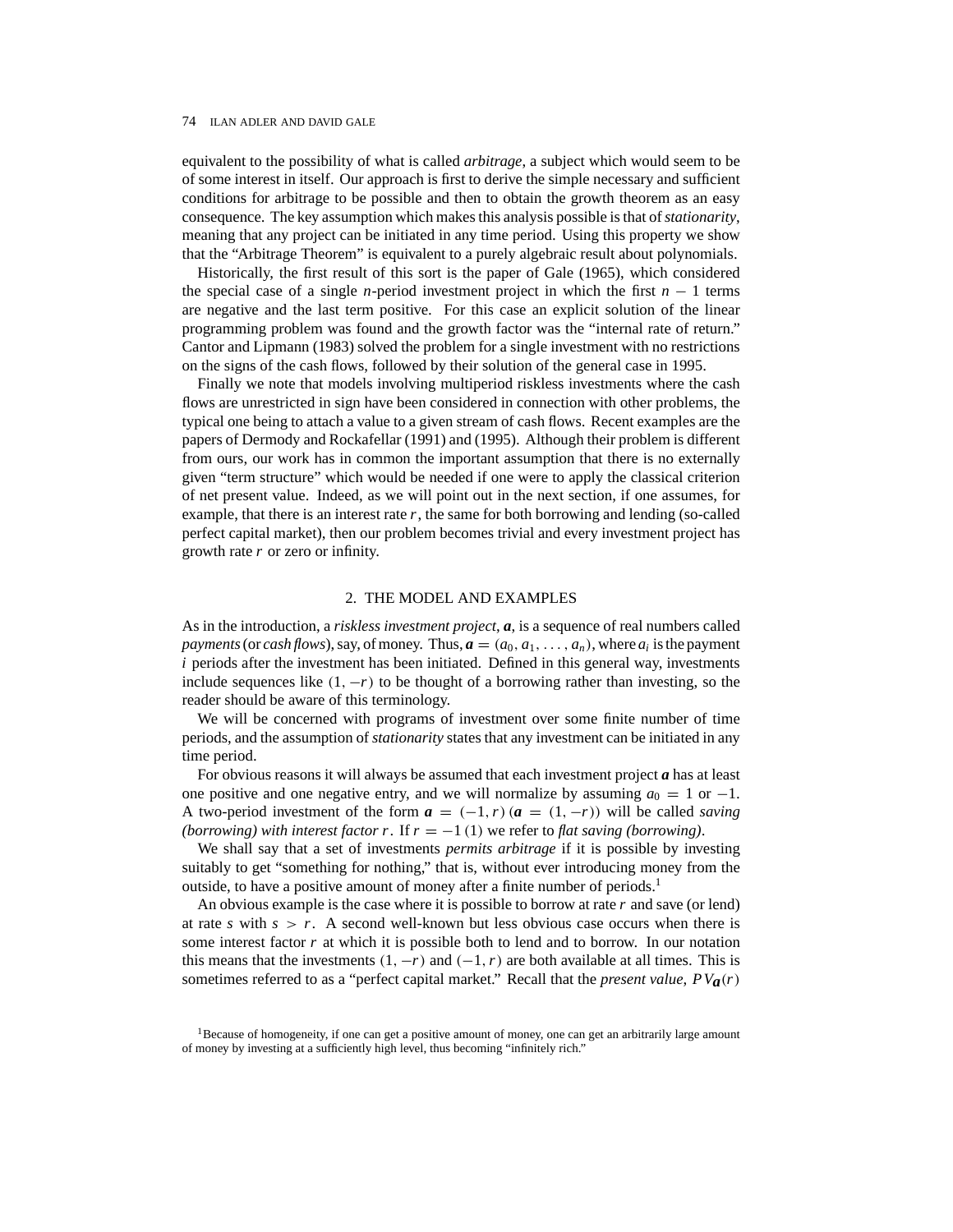of the investment  $\mathbf{a} = (a_0, a_1, \dots, a_n)$  at interest factor *r* is given by

$$
PV_{\boldsymbol{a}}(r) = a_0 + a_1r^{-1} + \cdots + a_nr^{-n}.
$$

It is known that arbitrage is possible if and only if  $PV_{a}(r)$  is positive.

The case of perfect capital markets is very special and perhaps rather unrealistic since most investors, if they are able to borrow at all, probably find the available borrowing rate *s* higher than the best available saving rate *r*. Indeed, available borrowing rates typically vary with the individual investor, depending, for example, on the amount of collateral the investor is able to put up. Nevertheless, in these cases arbitrage may still be possible and the condition turns out to be that an investment can achieve arbitrage if and only if it has a positive present value for all interest factors on the closed interval [*r,s*]. However, even if there is no such investment it may still be possible to achieve arbitrage by combining various investments. The general result, which will be proved in Section 3, is easily stated.

ARBITRAGE THEOREM. *Arbitrage is possible for a given set S of investments if and only if for any positive value of r there is at least one investment in S whose present value at r is positive*.

The Arbitrage Theorem has a simple graphical interpretation. From now on, given an investment  $a = (a_0, a_1, \ldots, a_n)$ , we define the *investment polynomial*,  $P_a$ , to be the polynomial  $P_{\boldsymbol{a}}(\alpha) = a_0 + a_1\alpha + \cdots + a_n\alpha^n$ . Thus the present value of  $\boldsymbol{a}$  at interest factor *r* is  $P_a(r^{-1})$ .

Let *S* be given by  $\{a^1, a^2, \ldots, a^m\}$  and let  $P_{a^i}$  be the polynomial of  $a^i$ . Then arbitrage is possible if and only if the "upper envelope,"  $\max_i[P_{\boldsymbol{a}^i}(\alpha)]$ , lies above the *x*-axis. We denote this upper envelope by  $A_S(\alpha)$ .

If arbitrage is not possible then the function  $A_S(\alpha)$  must be nonpositive for some values of  $\alpha$ . Let  $\bar{\alpha}$  be the largest such value. We then have our second result, proved in Section 4.

GROWTH THEOREM. *The long-run growth factor (to be defined precisely later) of S is the reciprocal of*  $\bar{\alpha}$ *.* 

Although the Arbitrage Theorem would seem to be both natural and basic, it does not appear to have been known up to the time of Cantor and Lipmann (1995). Perhaps this is because the condition of stationarity is essential. Further, it may be necessary to invest for many periods before obtaining the positive "payoff." The following examples indicate some of the things that can happen.

EXAMPLE 2.1. You receive \$1 today. You must pay \$2 tomorrow, and you then receive \$1.01 the day after, so  $a = (1, -2, 1.01)$ , and hence the investment is just barely "profitable." It is assumed you have no money on hand to begin with so the only way you can pay a second day's installment on a unit investment is by initiating a second investment at level 2. It turns out, however, that after proceeding in this way for 32 periods you end up receiving a positive payment and not owing anything, thus achieving arbitrage. This should be contrasted with

EXAMPLE 2.2. You receive \$1 today, pay \$20 tomorrow, and receive \$100 the day after, so  $a = (1, -20, 100)$ . Clearly this is a highly profitable investment since one sees that an "input" of 20 produces a return of 101, so one seems to be getting a return of better than 5 to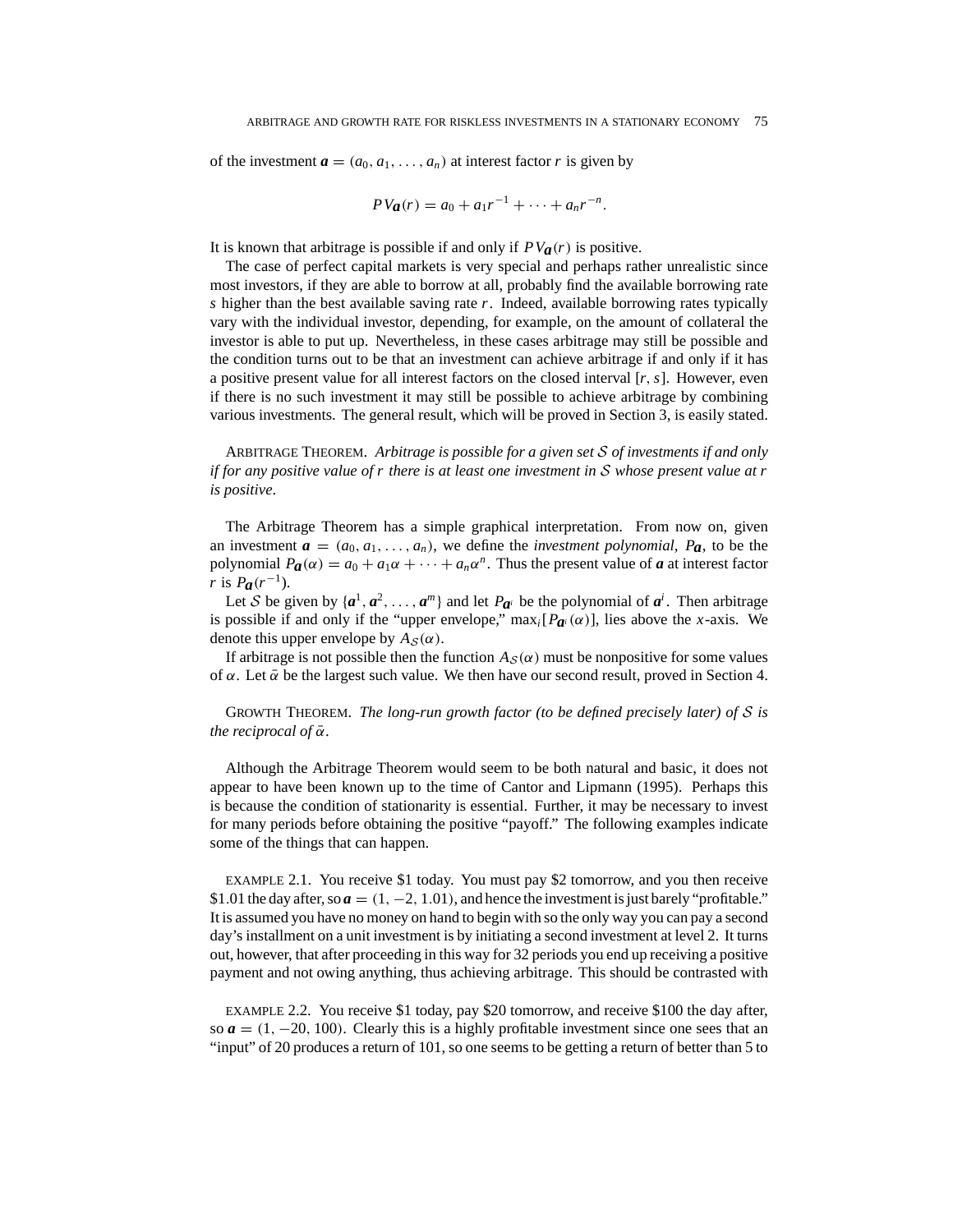

FIGURE 2.1.

1. Nevertheless, for this investment arbitrage is not possible, and indeed if one starts such an investment it will never be possible to get out of debt without bringing in money from the outside. (It will be shown that this investment actually has "long-run growth factor" 10 rather than the intuitive little over 5.)

Here are some examples involving more than one investment.

EXAMPLE 2.3. You receive \$15 today, pay \$25 tomorrow, but only get back \$9.99 on the third day. This is clearly a losing proposition. However, if in addition you can save with  $r = 1.03$  (i.e., put money in a savings account which pays 3% interest), then by suitably combining investments you can realize a positive return after nine periods.

EXAMPLE 2.4. Though it may not be intuitively clear, once you start the investment (9, −12, 4) you will never be able to stop without still owing some money. However, if you throw in the clearly losing saving  $(-1, .75)$ , then, as we shall demonstrate, you can realize a positive return (after 10 periods).

Figures 2.1 and 2.2 give the graphs of the polynomials associated with the last two examples. One can clearly see that while the necessary and sufficient condition of the Arbitrage Theorem is not satisfied by any one of the (four) individual investments, it is satisfied by the combination of the two investments in each of the examples.

The main virtue of the proofs given here as compared to those of Cantor and Lipmann (1995) is that they are considerably shorter and the result is slightly more general in that it does not assume that the set of possible investments must include flat savings. On the other hand, Cantor and Lipmann (1995) obtain tighter bounds in approximating the growth rate than the ones we get here.

# 3. THE ARBITRAGE THEOREM

It will be convenient to use the convention that an *n*-vector,  $\boldsymbol{a}$ , is an infinite sequence having entry  $a_n$  nonzero and entries  $a_k = 0$  for  $k > n$ . This allows us to add and compare vectors of different lengths.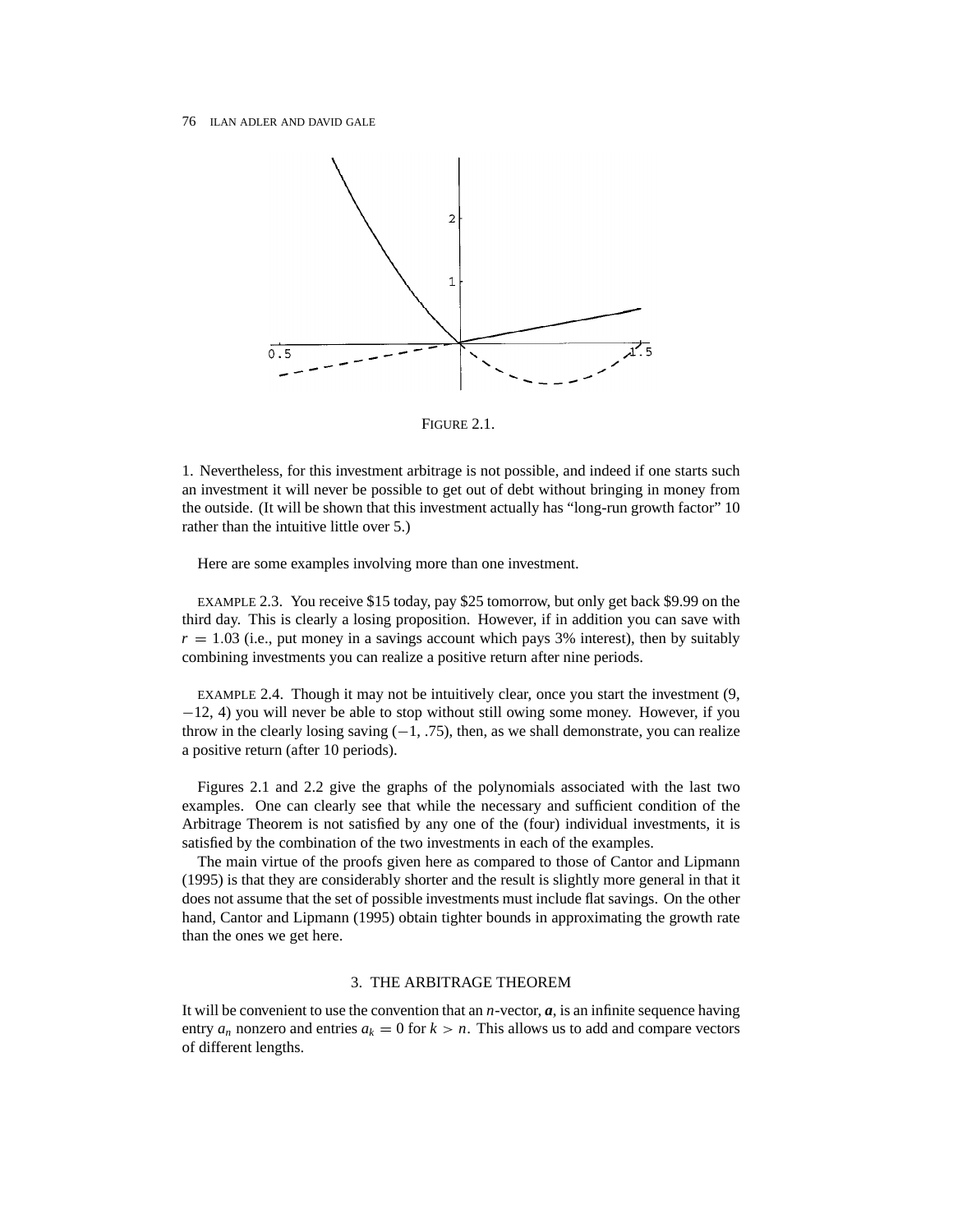

FIGURE 2.2.

Given an investment  $\boldsymbol{a} = (a_0, a_1, \ldots, a_n)$ , homogeneity and stationarity allow the investor to initiate investment *a* at any desired nonnegative level  $x_t$  at any period  $t = 0, 1, \ldots$ (think of  $x_t$  as the number of "shares" of  $\boldsymbol{a}$  acquired by the investor in period  $t$ ). Given a nonnegative vector  $\mathbf{x} = (x_0, x_1, \ldots, x_\ell)$ , we denote by  $\mathbf{z} = (z_0, z_1, \ldots, z_{n+\ell})$  the cash flow vector resulting from starting investment *a* at level  $x_t$  ( $t = 0, 1, \ldots, \ell$ ). By direct computation we see that  $z_t = x_0 a_t + x_1 a_{t-1} + \cdots + x_t a_0$ .

This leads us to introduce the following basic device.

**DEFINITION.** The *convolution*,  $u \circ v$ , of  $u = (u_0, u_1, \ldots, u_m)$  and  $v = (v_1, v_2, \ldots, v_n)$ is the  $(m + n + 1)$ -vector *w* whose *k*th entry is  $w_k = u_0 v_k + u_1 v_{k-1} + \cdots + u_k v_0$ .

In terms of convolution the equation of the previous paragraph becomes simply  $z = x \circ a$ . We now extend these constructs to the general case of several possible investments.

DEFINITIONS. Let  $S = \{a^1, a^2, \ldots, a^m\}$  be a set of investments. An *investment program z of S* is defined as

$$
(3.1) \t\t\t z = x1 \circ a1 + x2 \circ a2 + \cdots + xm \circ am,
$$

where  $x^1, x^2, \ldots, x^m$  is a set of nonnegative vectors. The program *z* is called *feasible* if it is nonnegative (feasibility corresponds to the requirement of not introducing money from the outside).

We call a vector  $u$  *positive*,  $u > 0$ , if it has at least one positive entry and no negative entries. Thus, arbitrage is realized whenever *z* as given in (3.1) is positive. In fact, we can restate the **Arbitrage Theorem** as follows:

*There exist nonnegative vectors*  $x^1, x^2, \ldots, x^m$  *such that*  $z = \sum_i x^i \circ a^i$  *is positive if and only if*  $A_S(\alpha) = \max_i[P_{a^i}(\alpha)]$  *is positive for all nonnegative*  $\alpha$ *.* 

As stated in the introduction, we shall prove the Arbitrage Theorem by purely algebraic arguments about polynomials. To do it we need the following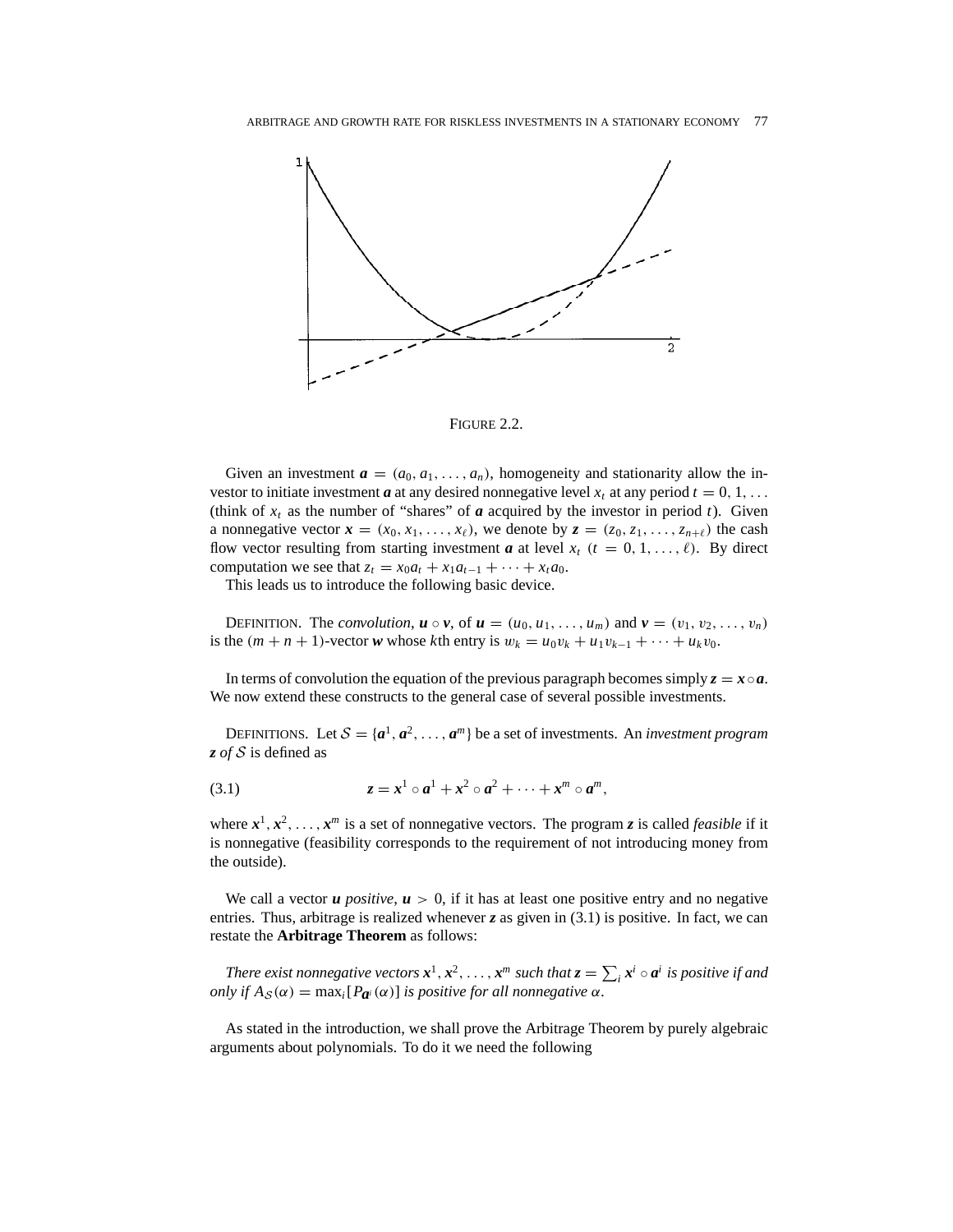KEY OBSERVATION. If  $P_u$ ,  $P_v$ , and  $P_w$  are the polynomials corresponding to vectors *u*, *v*, and *w* then  $P_w = P_u P_v$  if and only if  $w = u \circ v$ .

In other words, convolution and polynomial multiplication are the same thing. It follows that the convolution operation is commutative and associative. In view of the key observation, (3.1) is equivalent to

(3.2) 
$$
P_{Z} = P_{X^{1}} P_{a^{1}} + P_{X^{2}} P_{a^{2}} + \cdots + P_{X^{m}} P_{a^{m}}.
$$

Let us call a polynomial *positive* if all of its coefficients are positive. The Arbitrage Theorem is then reduced to the following purely algebraic statement.

POSITIVE POLYNOMIAL LEMMA. If  $P_1, P_2, \ldots, P_m$  is a set of polynomials, there exist positive polynomials  $Q_1, Q_2, \ldots, Q_m$  such that  $\sum_i Q_i P_i$  is positive if and only if the upper *envelope*  $A_{\mathcal{S}}(\alpha) = \max_i \{P_i(\alpha)\}\$ is positive for all nonnegative  $\alpha$ *.* 

The proof of the lemma will be given in the appendix.

Note that in Example 2.1 it was possible to achieve arbitrage even without flat saving (though adding flat saving would reduce the period of waiting for arbitrage from 33 to 18 days). On the other hand, even if there is flat saving, an investment such as (100,−1) does not permit arbitrage. However, as an immediate consequence of our theorem we have

COROLLARY. *If the set S of investments includes flat saving, then it permits arbitrage if and only if*  $A_S(\alpha)$  *is positive on the interval* (0, 1].

### 4. THE GROWTH THEOREM

We turn now to the case where arbitrage from a set of given investments  $S$  is not possible. To simplify definitions we assume that it is possible to transfer money from one period to the next; thus, flat saving  $(-1, 1)$  is always available. From the corollary any nonpositive value of  $A_S(\alpha)$  must occur for  $\alpha$  in [0, 1].

As in the introduction we define  $m<sub>T</sub>$  to be the maximum amount of money which can be obtained in period *T* from an input of 1 in period 0. Because of the presence of flat savings there is an equivalent, more convenient, way to define  $m<sub>T</sub>$ . Let *z* be any *T*-period program for the set of investments *S*. Since arbitrage is not possible,  $\zeta$  must have at least one negative entry. Let *z*<sup>−</sup> and *z*<sup>+</sup> be the sum of the negative and positive entries of *z* respectively. We claim

 $m_T = \max - (z^+/z^-)$  where *z* runs over all *T*-period programs.

Namely, multiplying *z* by a constant if necessary, we may assume that *z*<sup>−</sup> = −1. Then if 1 unit is available in period 0 it can be saved so as to make the required payments which are the negative entries of *z*. Similarly the positive entries of *z* which sum to  $m<sub>T</sub>$  can be saved until the final period *T* .

We can now give a precise formulation of the

GROWTH THEOREM. Let  $\bar{\alpha}$  be the largest  $\alpha$  for which  $A_{\mathcal{S}}(\alpha) \leq 0$  and let  $\bar{r} = \bar{\alpha}^{-1}$ . Then

(i) If  $r > \bar{r}$ , then  $m_T < r^T$  for all T (so  $m_T/r^T \to 0$ ).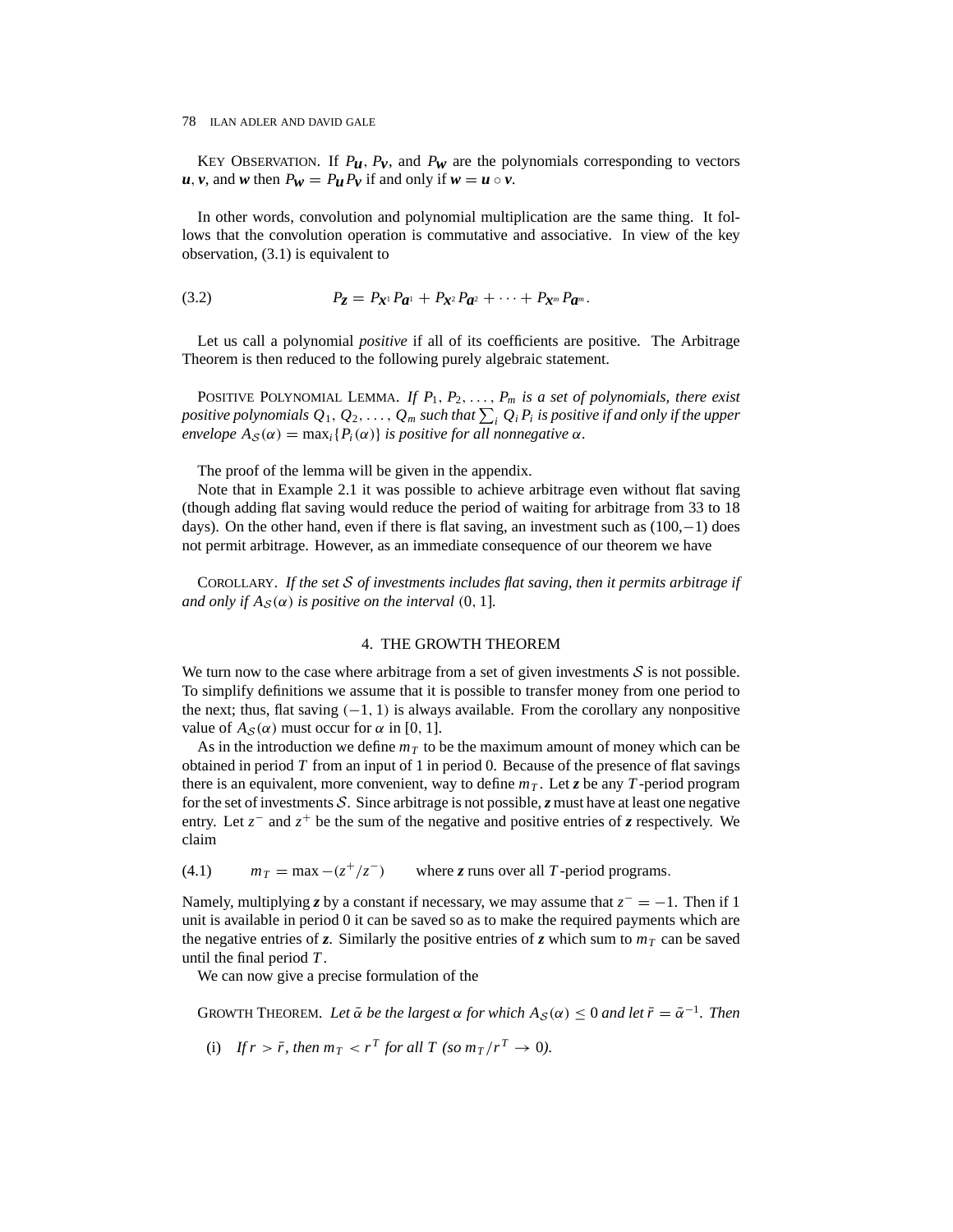(ii) If  $r < \bar{r}$ , then there is a  $T_0$  and  $k > 0$  such that  $m_T > kr^T$  for  $T > T_0$  $(\text{so } m_T/r^T \rightarrow \infty).$ 

We remark that Cantor and Lipmann (1995) give a somewhat stronger result than (ii), giving a tighter bound on the inequality.<sup>2</sup> The number  $\bar{r}$  is called the *long run growth factor* of *S*. The following example shows that the long run growth factor can behave in a highly discontinuous way with respect to the set of investments.

EXAMPLE 4.1. Suppose that if an investor pays \$19 in the present period he can get an "interest-free loan" of \$400 in the next period which must be repaid in the following period. Thus,  $a = (-19, 400, -400)$ . Then  $P_a(\alpha)$  has roots 0.05 and 0.95. If it is also possible to save with a 5% interest rate, then the growth factor of the two investments is 1.05. If, however, the interest rate is 5*.*5%, then the growth factor jumps to 20.

*Proof of the Growth Theorem.* To prove (i), note that if  $A_S(\alpha) \leq 0$  then for any investment program *z*,  $P_z(\alpha) \leq 0$ , which follows from (3.2). Namely, each  $P_{\alpha}(\alpha)$  is nonpositive; hence, so is  $P_{\mathbf{x}^i} P_{\mathbf{a}^i}(\alpha)$  since  $P_{\mathbf{x}^i}$  is nonnegative, so  $P_{\mathbf{z}}(\alpha)$  is nonpositive, being the sum of nonpositive terms. Now let *r* be the *T* -vector  $(-1, 0, \ldots, r^T)$  with  $r > \bar{r}$ . If  $m_T > r^T$ , this means there is a *T*-period program *z* such that  $z > r$ , and this would mean that  $P_z > P_r$ , but  $P_z(\bar{\alpha}) \leq 0$  and  $P_r(\bar{\alpha}) = r^T \bar{\alpha}^T - 1 = (r/\bar{r})^T - 1 > 0$ , which gives a contradiction.

To prove (ii), suppose  $r < \bar{r}$ . Then adjoin to *S* the borrowing investment  $\boldsymbol{b} = (1, -r)$ . Note that  $P_b(\alpha) = 1 - r\alpha$  is positive for  $\alpha < r^{-1}$ . On the other hand, by hypothesis  $A_s(\alpha)$ is positive for  $\alpha > \bar{\alpha} > r^{-1}$ , so the set  $S \cup b$ , satisfies the hypothesis of the Arbitrage Theorem, so there exist some  $T_0$  and an investment program with levels  $x^1, x^2, \ldots, x^n$  and  $x^0$  such that  $\sum x_i \circ a^i + x_0 \circ b > 0$  or, letting  $w = \sum x^i \circ a^i$ ,

(4.2) 
$$
w > -x^0 \circ b = x^0 \circ (-1, r).
$$

We now take the convolution of both sides of  $(4.2)$  with the positive *T*-vector  $\boldsymbol{r} =$  $(1, r, ..., r^T)$ , where  $T > T_0$ . By direct computation,  $(-1, r) \circ r = (-1, 0, ..., r^{T+1})$ , and the convolution of this with  $x^0$  gives a vector whose first  $T_0 + 1$  entries are  $-x^0$  and whose last  $T_0 + 1$  entries are  $r^{T_0+1}x^0$ , and all other entries are zero. We claim the desired investment program is  $z = w \circ r$ , for we have

(4.3) 
$$
z > (-x^0, 0, 0, \ldots, r^T x^0).
$$

The right side of (4.3) is a  $(T + N)$ -vector, where *N* is the length of  $x_0$ . Using (4.1) we see that  $m_{T+N} > r^T$ , or if  $T' = N + T$  then  $m'_T > r^{T'-N} = kr^{T'}$ , where  $k = r^{-N}$ .  $\Box$ 

#### 5. REMARKS

It is natural to ask whether arbitrage opportunities like the ones given by our examples actually exist in real life. Most of the interesting examples involve investment in which

<sup>&</sup>lt;sup>2</sup>Specifically, it is shown that there are positive constants  $c_1 < c_2$  such that  $m<sub>T</sub>$  satisfies the inequalities  $c_1/T^h\bar{\alpha}^T < m_T < c_2/T^h\bar{\alpha}^T$ , where h is the right-hand order of the root  $\bar{\alpha}$ . (We say that a function has right-hand order *h* at *x* if the function and its first *h* − 1 right-hand derivatives vanish but its *h*th derivative does not.)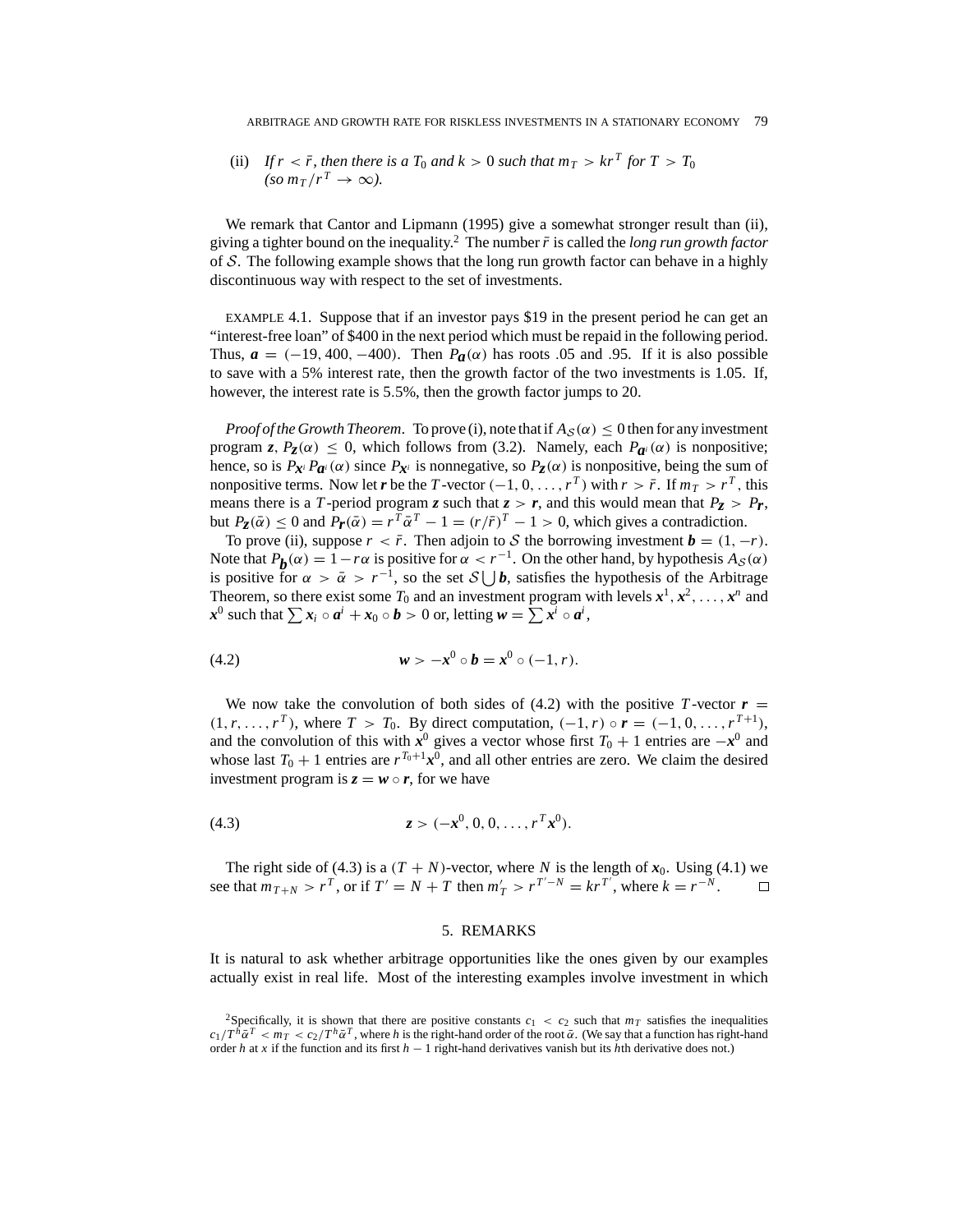there are two or more sign changes in the sequence of payments, and such sequences seem to be uncommon. The more typical situation is either a bond in which the investor makes the initial payment and receives the subsequent interest or a mortgage in which the investor receives an initial amount and pays it off over time. Second, the condition of stationarity may not generally be satisfied. Riskless investments which are available today may not be available tomorrow. For example, obviously, bond prices fluctuate. In view of these observations, the question of whether there are practical applications of the Arbitrage Theorem would require further empirical investigation.

## APPENDIX

Here again is the statement of the

POSITIVE POLYNOMIAL LEMMA. Let  $P_1, P_2, \ldots, P_m$  be a set S of polynomials. Then *there exist positive polynomials*  $Q_1, Q_2, \ldots, Q_m$  *such that*  $\sum_i Q_i P_i$  *is positive if and only if the upper envelope*  $A_S(\alpha) = \max_i \{P_i(\alpha)\}\$  *is positive for all nonnegative*  $\alpha$ *.* 

The necessity is trivially proved by observing that  $A_S(\alpha) < 0$  for some nonnegative  $\alpha$ implies that  $\sum_{i} Q_i(\alpha) P_i(\alpha) < 0$  for any positive polynomials  $Q_1, Q_2, \ldots, Q_m$ .

Now we turn our attention to sufficiency. The case  $n = 1$  is a theorem of Poincaré (1883) and can be phrased as follows.

POINCARÉ THEOREM. If P is polynomial positive on  $R^+$ *, there exists a positive polynomial Q such that Q P is positive.*

In fact, given the polynomial *P*, Poincaré gives an explicit expression for the positive polynomial *Q*.

The proof of the lemma for general *n* is due to George Bergman (personal communication). For the inductive argument to follow we shall need

LEMMA A.1. *Given positive numbers*  $a, b, p, q$  *with*  $a < b$ *, there exist a positive integer n* and a positive number  $\theta$  such that  $\theta x^n \leq p$  on  $[0, a]$  and  $\theta x^n \geq q$  on  $[b, \infty]$ .

*Proof.* Choose *n* so that  $(b/a)^n > q/p$ . Then choose  $\theta = p/a^n$  and verify that the conclusion holds. 口

LEMMA A.2. *Given*  $0 \le a < b < c$  *and polynomials P and P'*, *where P is positive on*  $[a, c]$  *and P' is positive on*  $[b, \infty]$ *. Then there exist positive polynomials Q and Q' such that*  $QP + Q'P'$  *is positive on* [*a,*  $\infty$ ].

*Proof. Case I. P and P' are bounded below.* Choose  $\delta > 0$  such that  $-\delta$  is a lower bound for *P* and *P'*, and choose positive numbers *β* and *γ* such that  $P > β$  on [*a*, *c*] and *P*<sup> $\prime$ </sup> > *γ* on [*b*,  $\infty$ ]. Let  $Q = 1$  and  $Q' = \theta x^n$ , where (Lemma A.1)  $\theta x^n < \beta/\delta$  on [0, *c*] and  $\theta x^n > \delta/\gamma$  on [*b*, ∞]. Then

- $\text{On } [a, c], \quad P + \theta x^n P' > \beta + (\beta/\delta)(-\delta) = 0.$
- $\text{On } [b, c], \text{ both } P \text{ and } P' \text{ are positive so } P + \theta x^n P' > 0.$
- On  $[c, \infty]$ ,  $P + \theta x^n P' > -\delta + (\delta/\gamma)\gamma = 0$ .